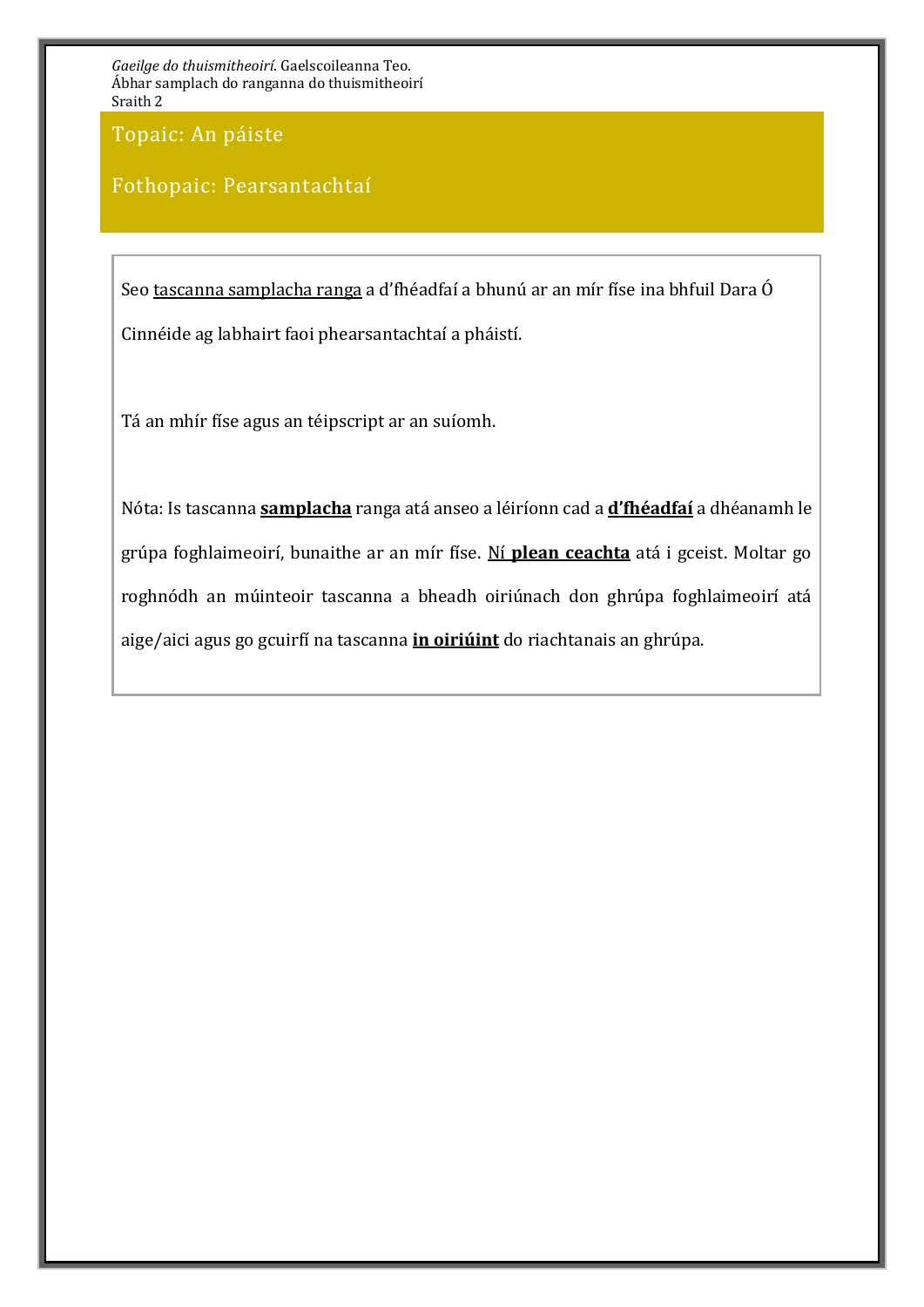### Treoracha don Mhúinteoir

#### **Tasc samplach 1: Stór focal**

Beidh na foghlaimeoirí ag éisteacht le Dara Ó Cinnéide ag caint faoi phearsantachtaí a pháistí. Tá an mhír físe agus an téipscript ar an suíomh.

- Mínigh cé agus cad leis a bheidh siad ag éisteacht.
- Spreag plé beag ar phearsantachtaí chun tuairim a fháil den mhéid atá ar eolas acu cheana féin.
- Scaip an bhileog 'Pearsantachtaí: stór focal' agus cuir na foghlaimeoirí ag obair i mbeirteanna chun na colúin a cheangal. Ansin ceartaigh an ghníomhaíocht agus cuir focail bhreise ar fáil de réir mar is gá.

#### **Tasc samplach 2: Éisteacht**

Scaip an bhileog 'Pearsantachtaí: Éisteacht'. Cuir na foghlaimeoirí ag obair ar Thasc A sula seinntear an mhír.

Ansin seinn an mhír físe agus cuir ag obair ar an tasc tuisceana iad. Tá sé tábhachtach nach mbeidís ag iarraidh gach focal a thuiscint – spreag iad le díriú ar éirim na míre seachas ar na focail.

Maidir le Cuid C, tá an bhéim ar conas an focal 'bliain' a úsáid i gceart ('dhá bhliain', '3-6 bliana', '7-10 mbliana'). Tabhair an deis dóibh an struchtúr teanga seo a chur i gcomhthéacs – a rá lena chéile cén aois atá, a bhí agus a bheidh a bpáistí.

Tar éis Tasc D, déan iarracht plé a chothú ar phearsantachtaí pháistí na bhfoghlaimeoirí.

#### **Tasc samplach 3: Caint**

Scaip an bhileog '3, 2, 1 Abair!' Iarr ar na foghlaimeoirí roinnt réamhullmhúcháin a dhéanamh ar dtús, sula dtosaíonn siad an chaint.

Nuair a thosóidh an chaint, caithfidh siad sealanna a thógáil ag rá an méid is féidir leo laistigh de 20 soicind mar gheall ar na daoine atá sa bhosca. Spreag iad le húsáid a bhaint as na focail a d'fhoghlaim siad mar gheall ar phearsantachtaí.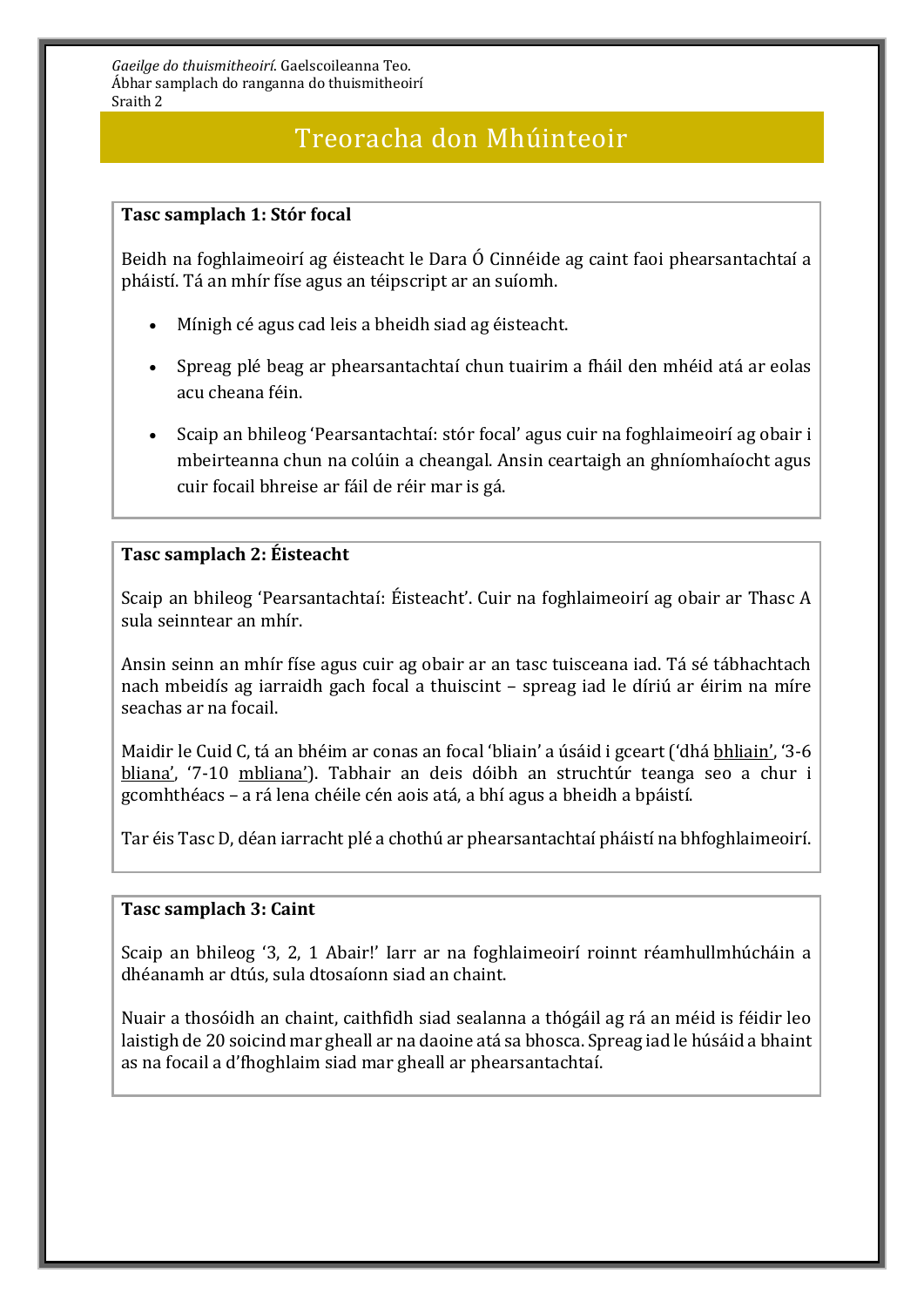## Pearsantachtaí: Stór Focal



### **Déan iarracht na colúin thíos a mheaitseáil. An bhfuil focail eile a bhaineann le pearsantachtaí ar eolas agat?**

| 1. Sensitive       | a) Cliste                   |
|--------------------|-----------------------------|
| 2. Easygoing       | b) Trioblóideach            |
| 3. Positive        | c) Diúltach                 |
| 4. Negative        | d) Cantalach                |
| 5. Understanding   | e) Cneasta / cineálta       |
| 6. Polite          | Imníoch<br>f)               |
| 7. Cranky          | g) Dearfach                 |
| 8. Troublesome     | h) Misniúil                 |
| 9. Clever          | Cúthail<br>i)               |
| <b>10. Kind</b>    | Tuisceanach<br>j)           |
| 11. Anxious        | k) Santach                  |
| 12. Greedy         | Goilliúnach<br>$\mathbf{I}$ |
| 13. Self-confident | m) Béasach                  |
| 14. Brave          | n) Féinmhuiníneach          |
| 15. Shy            | o) Réchúiseach              |

|  |  |  |  | 10 | -- | 12 | 13 | 14 | 15 |
|--|--|--|--|----|----|----|----|----|----|
|  |  |  |  |    |    |    |    |    |    |

**Focail bhreise:**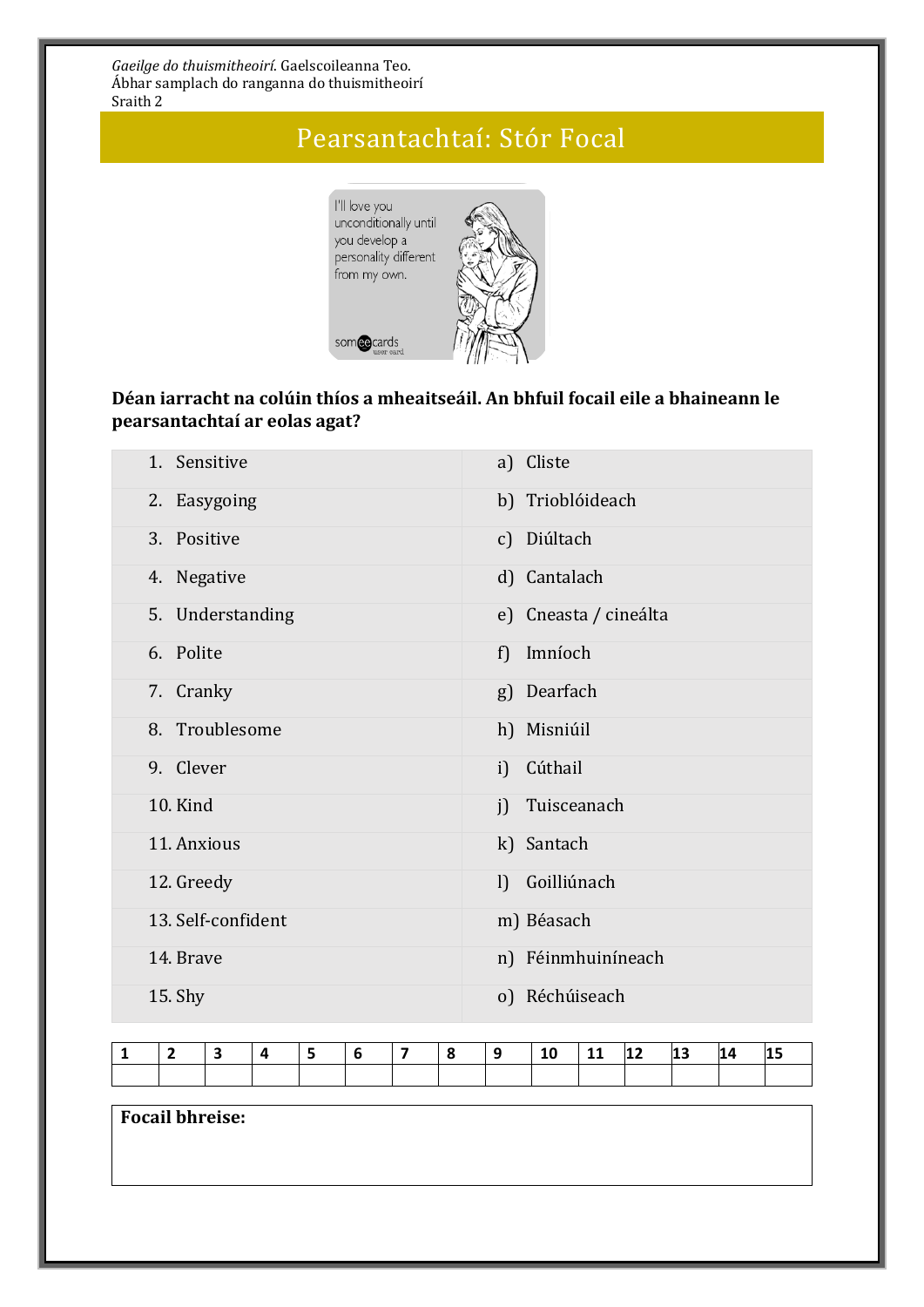## Pearsantachtaí: Éisteacht

**Beidh tú ag féachaint ar mhír físe ina bhfuil Dara Ó Cinnéide ag labhairt faoi phearsantachtaí a pháistí.**

A: Luann Dara na tréithe seo a leanas atá ag a pháistí. An dtuigeann tú iad?

- Macánta
- Staidéartha
- Neamhspleách
- Ag taibhreamh
- Gealgháireach
- Bíonn dea-ghiúmar i gcónaí uirthi
- Deacair gáire a bhaint aisti

B: Anois féach ar an bhfíseán. Cé mhéad a thuig tú? Scríobh an méid is féidir leat faoi gach páiste agus ansin cuir do fhreagraí i gcomparáid le cinn an duine in aice leat.

| Páiste 1 |  |
|----------|--|
| Páiste 2 |  |
| Páiste 3 |  |
| Páiste 4 |  |
|          |  |

C: Fócas ar theanga

- Luann Dara aoiseanna páistí. Cad atá ar eolas agat maidir le conas aois a chur in iúl agus an focal 'bliain' a úsáid?
- Déan iarracht an tábla seo a líonadh:

| $3-6$ | $7 - 10$ |
|-------|----------|
|       |          |
|       |          |

- Anois cuir aoiseanna do pháistí féin in iúl do do pháirtí.
- Abair le do pháirtí cén aois a bhí na páistí an bhliain seo caite!
- Abair le do pháirtí cén aois a bheidh na páistí an bhliain seo chugainn!

D: Plé: Féach an cur síos a rinne Dara ar na páistí. An bhfuil éinne díobh cosúil le páiste atá agatsa? Pléigh!

- Duine ciúin, macánta, staidéartha.
- Duine neamhspleách bíonn sí ag taibhreamh agus is maith léi a bheith ag gabháil do chúrsaí ealaíne.
- Duine gealgháireach, oscailte bíonn sí i gcónaí ag gáire agus dea-ghiúmar i gcónaí uirthi.
- Duine ciúin deacair gáire a bhaint aisti uaireanta ach ní thugann sí mórán trioblóide.